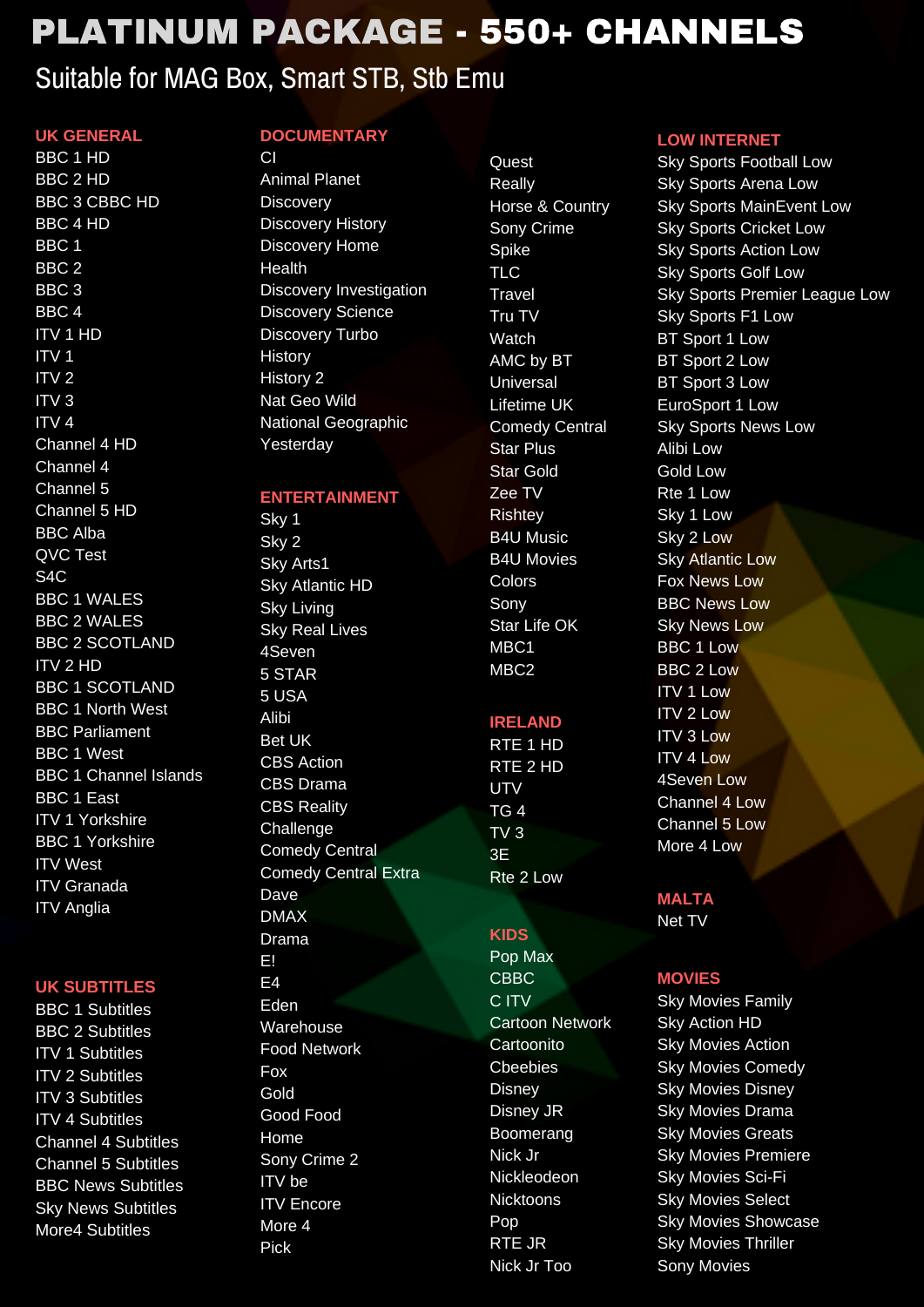#### **MOVIES (CONT)**

Syfy My 5 True Entertainment True Movies 1 Film 4 HALLMARK Movies4Men TCM HD

**MUSIC** Magic UK MTV Rocks MTV Base MTV Classic MTV Dance MTV Hits MTV Music Vintage Scuzz Starz VH 1 MTV One Heart TV Rotana music

**NEWS** Sky News BBC News Aljazeera CNBC CNN RT UK Rte News FOX News France 24 EuroNews Bloomberg UK

# **SPORTS** BBC RedButton

Sky Sports News Sky Sports Main Event HD Sky Sports Cricket HD Sky Sports Action HD Sky Sports Golf HD Sky Sports Premier League HD Sky Sports F1 HD Sky Sports Main Event Sky Sports Cricket Sky Sports Action Sky Sports Golf Sky Sports Premier League Sky Sports F1 Sky Sports Football Sky Sports Arena BT Sport 1 HD BT Sport 2 HD BT Sport 3 HD BT Sport 1 BT Sport 2 BT Sport 3 ESPAN EuroSport 1 Eurosport 2 Eir Sport 1 Eir Sport 2 FreeSports **MUTU** Chelsea TV LFC TV Real Madrid TV PPV HD Racing UK At The Races Box Nation Premier Sports Sports Net Sports ch Skynet Sports Motorsport PPV Backup SD Sky Sports MIX Barcelona VS Real Madrid Eurosport 2 Low ElevenSports HD BT HD test

#### **SPORTS EXTRA** TSN 1 TSN 2 TSN 3 TSN 4 TSN 5 Sport1 Sport<sub>2</sub> BeIN Sports 1 HD BeIN Sports 2 HD BeIN Sports 3 HD BeIN Sports 4 HD BeIN Sports 5 HD BeIN Sports 6 HD BeIN Sports 7 HD BeIN Sports 8 HD BeIN Sports 9 HD BeIN Sports 10 HD BeIN Sports 11 HD BeIN Sports 12 HD FR BeIN SPORTS 1 HD FR BeIN SPORTS 2 HD FR BeIN SPORTS 3 HD FR CANAL Sport NBCSN EPL 1 EPL 2 EPL 3 EPL 4 EPL 5 EPL 6 SPFL 1 SPFL 2 EPL7 EPL 8 Bein Sports Rai Sports 2 Sky Sport 1 HD Sky Sport 2 HD Sky Sport 3 HD Sky Sport F1 HD Sky TG 24 Sport Italia Sky Calcio 1 Sky Calcio 2 Fox Sports 1 HD Fox Sports 2 HD Sports Net US NBC HD NBCSN HD NFL HD NHL US Skynet Sport USA:CA | Sportsnet World USA:CA | TSN 1\* USA:CA | TSN 2\* USA:CA | TSN 3\* USA:CA | TSN 4

- **ADULT** Adult 1 Adult 2
- Adult 3 Adult 4 Adult 5 Adult 6 Adult 7 Adult 8 Adult 9 Adult 10

**FRENCH** FR M6-HD FR TF1 FR NT1 FR FRANCE 2 FR FRANCE 3 FR FRANCE 4 FR FRANCE 5 FR FRANCE O FR CANAL+Family HD FR CANAL+CINEMA HD FR CANAL+SERIES FR CANAL+DECALE HD FR CINE+CLASSIC FR CINE+PREMIER FR CINE+FRISSON FR Cine Polar FR INFOSPORT+ FR EUROSPORT 1 FR EUROSPORT 2 FR Ab1 FR National\_Geographic FR NAT GEO WILD FR DISCOVERY SCIENCE\_HD FR Ushuaia TV FR BFM FR BOOMERANG AB3 FR DISNEY CHANNEL FR 6ter FR LEQUIPE FR\_DISNEY\_JUNIOR FR CARTOON\_NETWORK FR NICKELODEON FR Gulli FR 13eme Rue FR LCI FR Arte FR DISCOVERY SCIENCE FR RTL9 FR Euronews FR France24 FR TV5 MONDE HD